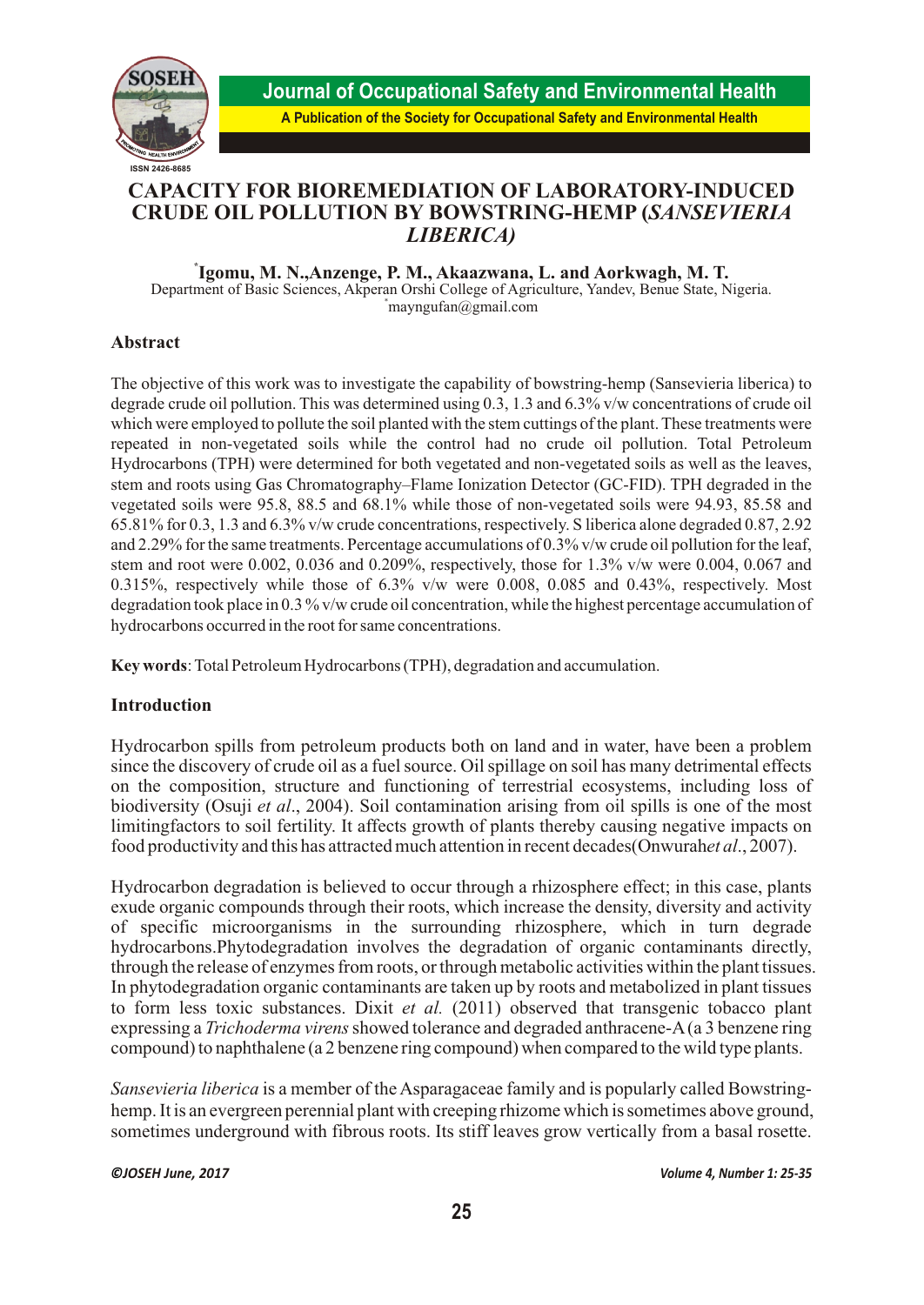(Chahinian, 2005). A study by National Aeronautics and Space Administration (NASA) found that it is one of the best plants for improving indoor air quality by passively absorbing toxins such as nitrogen oxides and formaldehyde (Wolverton *et al*., 1989).

### **Materials and methods**

Ninety six black perforated polythene bags were each, filled with 12 kg of the soil media. The bags were well labelled and displayed in a completely randomized design under the sun in the Botanic Garden, Department of Plant Science and Biotechnology, University of Nigeria, Nsukka. Rhizomesof *Sansevieria liberica* of equal length (10 cm each) with circumference of 5 to 6 cm (collected from same garden) were sown in 48 soil bags. One piece was sown in each bag. The remaining 48 bags were left non-vegetated. Vegetated and non-vegetated bags were watered sparingly when necessary. On emergence of the plant shoots,plant height (cm) was measured from the soil surface to the apex of the longest leaf. When all the plants had grown to a minimum height of 10 cm, both vegetated and non-vegetated bags were polluted with raw or unused crude oil. Each of the 24 soil bags (12 with plants and 12 without plants) were polluted with 30 ml  $(0.3\%v/w)$  of crude oil. This was repeated using 150 ml  $(1.3\%v/w)$  and 750 ml  $(6.3\%v/w)$  instead of 30 ml. The control was not polluted with crude oil and the experiment was carried out in 3 replicates. Sixty days after pollution, both vegetated and non-vegetated soils, stems, leaves and roots of plants treated with different concentrations of crude oil (as well as the control) were randomly collected and subjected to Gas Chromatography-Flame Ionization Detector (GC-FID) to determine the Total Petroleum Hydrocarbons (TPH). The unused crude oil was also analysed to determine the TPH composition which served as the reference standard.

For TPH determination, anhydrous sodium sulphate was added to 5.0 g of each soil sample and mixed until a dry mixture was obtained. To the dried mixture, Analar grade Dichloromethane (DCM), Hexane and Acetone (3:1:1, v/v/v) were added in an extraction bottle and covered tightly with Teflon cap and shaken gently for 30 minutes using a mechanical shaker. The two phases were separated by filtration using a 100 ml capacity sintered funnel to remove any particulates present and poured into a clean 100 ml conical flask. The extracted organic phase was cleaned using activated neutral alumina and concentrated to 0.5 ml using a rotary vacuum evaporator and transferred into 2.0 ml volumetric flask. Randomly collected plants treated with 0 ml, 30 ml, 150 ml and 750 ml were separately dissected into leaves, stem and roots. These different parts from each treatment level was crushed separately and put in beakers one at a time. Each crushed sample was carefully mixed thoroughly using a glass rod and the same procedure used for the soil was then followed.

One microliter of the final extract was injected in an already calibrated GC-FID Varian 3400. Nitrogen was used as a carrier gas. The column temperature was set at  $60^{\circ}$ C for 10 min, followed by a linear increase of  $10^{\circ}$ C per minute to  $280^{\circ}$ C, and then the temperature was held for 8.17 min. Detector temperature was maintained at  $300^{\circ}$ C while injector temperature was  $200^{\circ}$ C and pressure program (set point) was 14.0 psi. Sample concentrations were calculated by comparing sample response data with the initial calibration (USEPA, 1996).

Total TPH for the treatments sum for each column (Tables 1, 2 and 3) was obtained by subtracting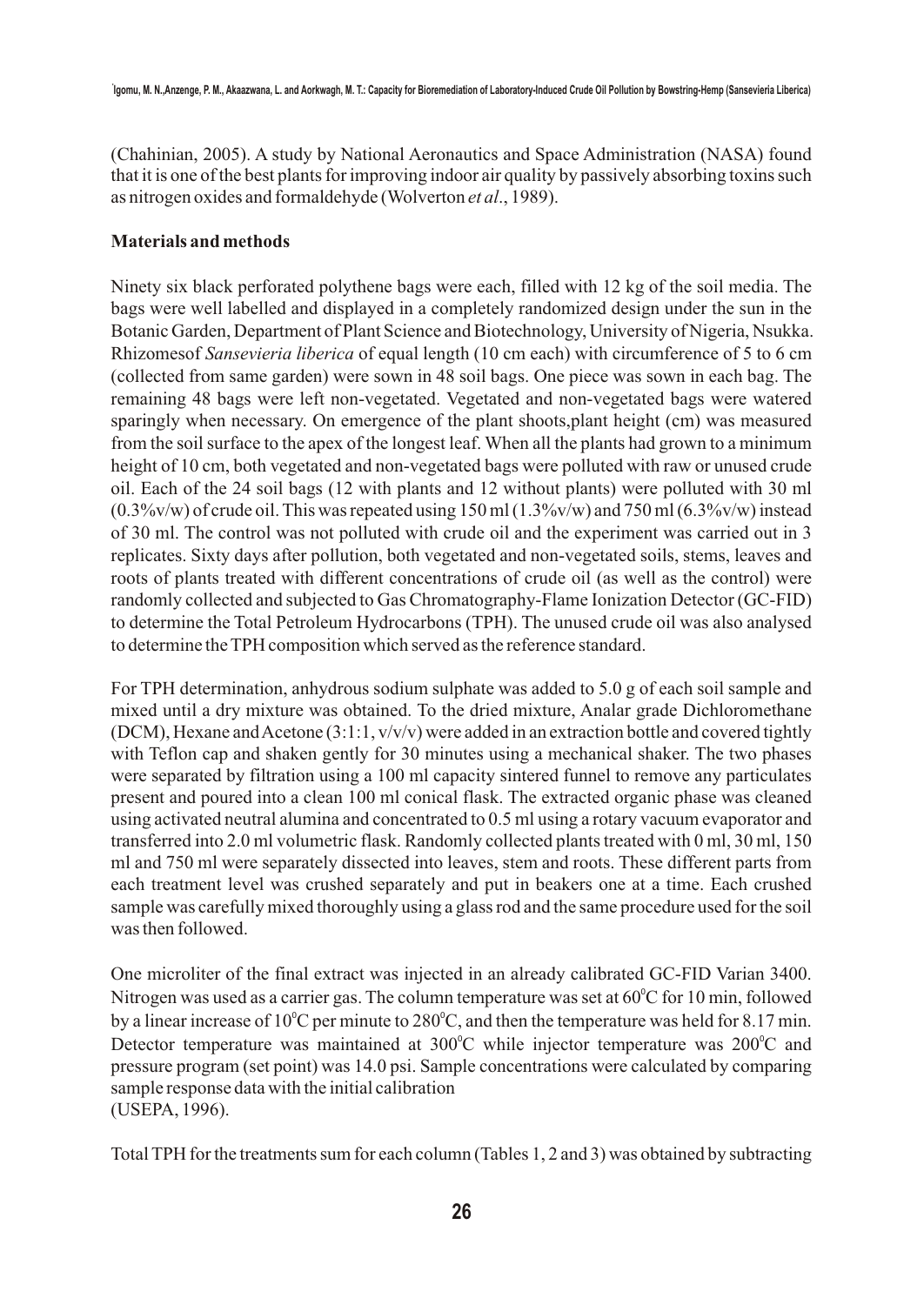the total sum in each column from the total sum of the unused crude oil. Percentage TPH degraded for each treatment was obtained by dividing the total TPH degraded for each treatment by total TPH in the standard and multiplying by 100.Percentage TPH degraded by the plant alone was obtained by subtracting percentage TPH degraded in non-vegetated soil from percentage TPH in vegetated soil (Nwadinigwe and Obi-Amadi, 2014).

|                                       | conc. of                           | $0.3 \frac{9}{6}$ v/w |                         |             |              | $1.3 \frac{9}{6}$ v/w |             |              | $6.3 \frac{9}{6}$ v/w |             |  |
|---------------------------------------|------------------------------------|-----------------------|-------------------------|-------------|--------------|-----------------------|-------------|--------------|-----------------------|-------------|--|
| Straight chain<br>group               | hydrocarbon in<br>unused crude oil | $\mathbf{A}$          | $\overline{\mathbf{B}}$ | $\mathbf C$ | $\mathbf{A}$ | $\bf{B}$              | $\mathbf C$ | $\mathbf{A}$ | $\bf{B}$              | $\mathbf C$ |  |
| $\mathbf{C}_{\scriptscriptstyle{11}}$ | 5009                               | 247                   | 254                     | 261         | 248          | 259                   | 255         | 534          | 532                   | 530         |  |
| $\mathbf{C}_{\scriptscriptstyle{12}}$ | 5473                               | 183                   | 188                     | 193         | 348          | 340                   | 338         | 446          | 458                   | 455         |  |
| $C_{13}$                              | 7834                               | 190                   | 187                     | 190         | 455          | 450                   | 451         | 870          | 877                   | 869         |  |
| $C_{14}$                              | 9983                               | 195                   | 202                     | 203         | 428          | 432                   | 436         | 839          | 825                   | 832         |  |
| $\mathbf{C}_{\scriptscriptstyle{15}}$ | 7843                               | 204                   | 201                     | 195         | 197          | 189                   | 214         | 557          | 563                   | 569         |  |
| $\mathbf{C}_{\scriptscriptstyle{16}}$ | 8734                               | 324                   | 320                     | 319         | 323          | 321                   | 319         | 718          | 720                   | 731         |  |
| $C_{17}$                              | 8932                               | 301                   | 286                     | 313         | 299          | 306                   | 295         | 618          | 594                   | 588         |  |
| $\mathbf{C}_{\scriptscriptstyle{18}}$ | 7098                               | 349                   | 357                     | 362         | 363          | 358                   | 347         | 721          | 729                   | 719         |  |
| $C_{19}$                              | 7771                               | 356                   | 351                     | 349         | 351          | 351                   | 354         | 777          | 762                   | 792         |  |
| $\mathbf{C}_{\scriptscriptstyle{20}}$ | 9812                               | 325                   | 321                     | 326         | 765          | 759                   | 762         | 768          | 753                   | 765         |  |
| $C_{\scriptscriptstyle 21}$           | 5891                               | 228                   | 242                     | 232         | 346          | 342                   | 338         | 653          | 647                   | 671         |  |
| $\mathbf{C}_{\scriptscriptstyle{22}}$ | 11141                              | 311                   | 307                     | 309         | 2395         | 2392                  | 2404        | 7876         | 7885                  | 783         |  |
| $\mathbf{C}_{\scriptscriptstyle{23}}$ | 12015                              | 455                   | 459                     | 454         | 2546         | 2540                  | 2537        | 7664         | 7679                  | 7682        |  |
| $C_{24}$                              | 10872                              | 662                   | 651                     | 649         | 2898         | 2894                  | 2899        | 6675         | 6680                  | 6679        |  |
| $\mathbf{C}_{\scriptscriptstyle{25}}$ | 12458                              | 760                   | 754                     | 748         | 2548         | 2553                  | 2522        | 6892         | 6887                  | 6891        |  |
| $\mathbf{C}_{\scriptscriptstyle 26}$  | 10587                              | 789                   | 793                     | 791         | 3521         | 3517                  | 3540        | 7911         | 7913                  | 7876        |  |
| $\mathbf{C}_{\scriptscriptstyle 27}$  | 13221                              | 673                   | 677                     | 672         | 3276         | 3263                  | 3271        | 8013         | 8001                  | 7986        |  |
| $\mathbf{C}_{\scriptscriptstyle{28}}$ | 13897                              | 894                   | 896                     | 898         | 2414         | 2404                  | 2427        | 6752         | 6749                  | 6761        |  |
| $\mathbf{C}_{\scriptscriptstyle{29}}$ | 12048                              | 828                   | 832                     | 836         | 2341         | 2362                  | 2356        | 5568         | 5592                  | 5574        |  |
| $\mathbf{C}_{\scriptscriptstyle{30}}$ | 14771                              | 642                   | 648                     | 639         | 3544         | 3539                  | 3543        | 7657         | 7661                  | 7653        |  |
| $\mathbf{C}_{\scriptscriptstyle{31}}$ | 13562                              | 736                   | 735                     | 731         | 2982         | 2967                  | 3000        | 5010         | 5011                  | 5006        |  |
| $\mathbf{C}_{\scriptscriptstyle{32}}$ | 10589                              | 871                   | 854                     | 867         | 2000         | 2008                  | 2001        | 7667         | 7684                  | 7683        |  |
| $\mathbb{C}_{33}$                     | 13487                              | 759                   | 762                     | 771         | 2518         | 2523                  | 2519        | 3415         | 3429                  | 3419        |  |
| $C_{34}$                              | 10486                              | 981                   | 917                     | 802         | 607          | 592                   | 595         | 1323         | 1327                  | 1322        |  |
| $\mathbf{C}_{\scriptscriptstyle{35}}$ | 8124                               | 428                   | 440                     | 422         | 622          | 633                   | 614         | 1328         | 1320                  | 1321        |  |
| $\mathbf{C}_{\scriptscriptstyle{36}}$ | 7592                               | 655                   | 649                     | 658         | 632          | 624                   | 640         | 1346         | 1353                  | 1357        |  |
| $\mathbf{C}_{37}$                     | 8723                               | 538                   | 545                     | 546         | 719          | 722                   | 725         | 1759         | 1752                  | 1748        |  |
| $\mathbf{C}_{\scriptscriptstyle{38}}$ | 7624                               | 234                   | 237                     | 231         | 429          | 436                   | 431         | 890          | 906                   | 910         |  |
| $C_{39}$                              | 5623                               | 193                   | 204                     | 203         | 447          | 450                   | 459         | 891          | 894                   | 885         |  |
| Total TPH (mg/Kg)                     | 281200                             | 14311                 |                         | 14269 14170 | 40562        | 40526                 | 40592       | 96138        | 96183                 | 96105       |  |

| Table 1: Total petroleum hydrocarbon distribution (mg/kg) in non-vegetated soil |  |  |
|---------------------------------------------------------------------------------|--|--|
| polluted with different concentrations of crude oil.                            |  |  |

A, B and C represents replicates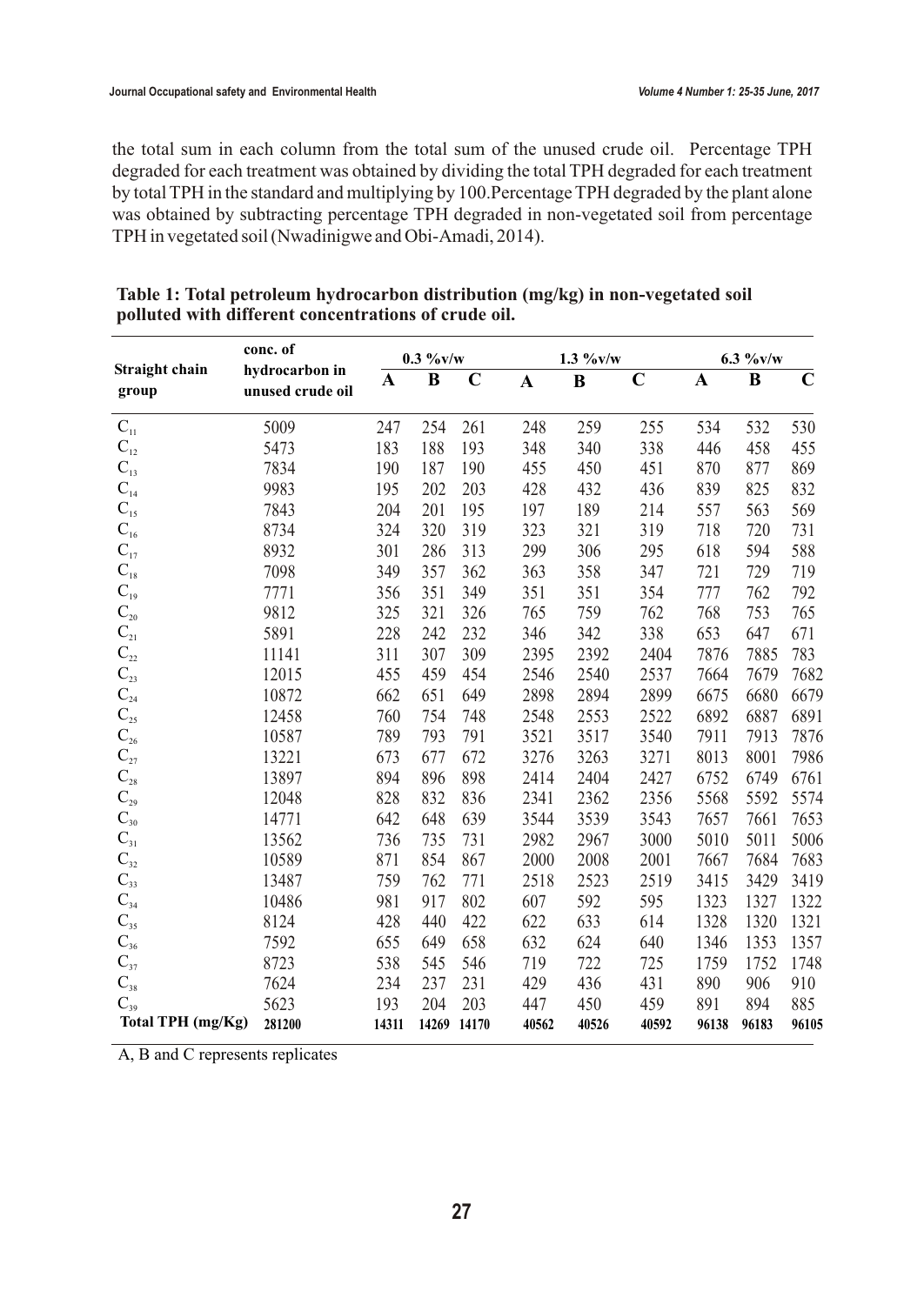|                                       | conc. of                           | $0.3 \frac{9}{6}$ v/w |             |             |              | $1.3 \frac{9}{6}$ v/w |             |              | $6.3 \frac{9}{6}$ v/w |             |  |
|---------------------------------------|------------------------------------|-----------------------|-------------|-------------|--------------|-----------------------|-------------|--------------|-----------------------|-------------|--|
| <b>Straight chain</b><br>group        | hydrocarbon in<br>unused crude oil | $\mathbf A$           | $\bf{B}$    | $\mathbf C$ | $\mathbf{A}$ | $\bf{B}$              | $\mathbf C$ | $\mathbf{A}$ | $\bf{B}$              | $\mathbf C$ |  |
| $C_{11}$                              | 5009                               | 136                   | 130         | 142         | 252          | 261                   | 249         | 950          | 956                   | 968         |  |
| $\mathbf{C}_{\scriptscriptstyle{12}}$ | 5473                               | 98                    | 100         | 99          | 341          | 343                   | 342         | 760          | 761                   | 753         |  |
| $C_{13}$                              | 7834                               | 80                    | 90          | 97          | 452          | 449                   | 455         | 872          | 836                   | 887         |  |
| $C_{14}$                              | 9983                               | 101                   | 104         | 101         | 438          | 430                   | 428         | 6533         | 6601                  | 6429        |  |
| $C_{15}$                              | 7843                               | 159                   | 165         | 141         | 203          | 189                   | 208         | 767          | 760                   | 747         |  |
| $\mathbf{C}_{\scriptscriptstyle{16}}$ | 8734                               | 208                   | 197         | 213         | 334          | 322                   | 307         | 624          | 621                   | 630         |  |
| $C_{17}$                              | 8932                               | 214                   | 201         | 213         | 233          | 251                   | 218         | 426          | 431                   | 418         |  |
| $\mathbf{C}_{\scriptscriptstyle{18}}$ | 7098                               | 223                   | 254         | 246         | 340          | 345                   | 341         | 565          | 571                   | 556         |  |
| $C_{19}$                              | 7771                               | 261                   | 239         | 208         | 298          | 301                   | 301         | 989          | 1023                  | 994         |  |
| $\mathbb{C}_{\scriptscriptstyle{20}}$ | 9812                               | 234                   | 250         | 251         | 684          | 679                   | 689         | 547          | 539                   | 558         |  |
| $\mathbf{C}_{\scriptscriptstyle 21}$  | 5891                               | 174                   | 152         | 148         | 210          | 215                   | 214         | 359          | 354                   | 361         |  |
| $\mathbf{C}_{\scriptscriptstyle{22}}$ | 11141                              | 252                   | 248         | 250         | 2018         | 1900                  | 1809        | 4603         | 4571                  | 4530        |  |
| $\mathbb{C}_{\scriptscriptstyle 23}$  | 12015                              | 397                   | 389         | 411         | 1116         | 1113                  | 1101        | 4903         | 4885                  | 4681        |  |
| $\mathbf{C}_{\scriptscriptstyle{24}}$ | 10872                              | 423                   | 494         | 460         | 2011         | 2006                  | 2010        | 7660         | 7489                  | 7591        |  |
| $C_{25}$                              | 12458                              | 620                   | 658         | 678         | 2453         | 2500                  | 2400        | 5459         | 5501                  | 5444        |  |
| $\mathbb{C}_{\scriptscriptstyle 26}$  | 10587                              | 791                   | 766         | 786         | 2835         | 2992                  | 3134        | 4598         | 4560                  | 4522        |  |
| $C_{27}$                              | 13221                              | 540                   | 544         | 542         | 2894         | 2899                  | 2898        | 5312         | 5215                  | 5223        |  |
| $\mathbf{C}_{\scriptscriptstyle{28}}$ | 13897                              | 487                   | 489         | 491         | 2010         | 2008                  | 2006        | 4537         | 4611                  | 4472        |  |
| $\mathbf{C}_{\scriptscriptstyle{29}}$ | 12048                              | 658                   | 636         | 668         | 1730         | 1729                  | 1746        | 4559         | 4563                  | 4564        |  |
| $\mathbf{C}_{\scriptscriptstyle{30}}$ | 14771                              | 792                   | 808         | 800         | 1899         | 1898                  | 1891        | 4348         | 4411                  | 4315        |  |
| $\mathbf{C}_{\scriptscriptstyle{31}}$ | 13562                              | 543                   | 541         | 542         | 2597         | 2701                  | 2798        | 5642         | 5618                  | 5603        |  |
| $\mathbb{C}_{32}$                     | 10589                              | 576                   | 562         | 569         | 1622         | 1608                  | 1645        | 5678         | 5686                  | 5703        |  |
| $\mathbb{C}_{33}$                     | 13487                              | 648                   | 658         | 656         | 998          | 972                   | 1030        | 3256         | 3257                  | 3249        |  |
| $C_{34}$                              | 10486                              | 895                   | 887         | 891         | 591          | 576                   | 570         | 2562         | 2560                  | 2558        |  |
| $C_{35}$                              | 8124                               | 463                   | 456         | 449         | 601          | 577                   | 571         | 2661         | 2512                  | 2801        |  |
| $\mathbf{C}_{\scriptscriptstyle{36}}$ | 7592                               | 320                   | 334         | 312         | 588          | 581                   | 592         | 2588         | 2601                  | 2569        |  |
| $C_{37}$                              | 8723                               | 459                   | 452         | 457         | 680          | 672                   | 682         | 2654         | 2699                  | 729         |  |
| $C_{38}$                              | 7624                               | 186                   | 178         | 194         | 395          | 386                   | 389         | 1298         | 1300                  | 1308        |  |
| $C_{39}$                              | 5623                               | 119                   | 121         | 120         | 284          | 296                   | 320         | 891          | 895                   | 899         |  |
| Total TPH (mg/Kg)                     | 281200                             | 11057                 | 11103 11140 |             | 31107        | 31199                 | 31144       | 86601        | 86387                 | 86062       |  |

**Table 2: Total petroleum hydrocarbon distribution (mg/kg) in soil, vegetated with**  *Sansevieria liberica***, polluted with different concentrations of crude oil (%v/w).** 

A, B and C represents replicates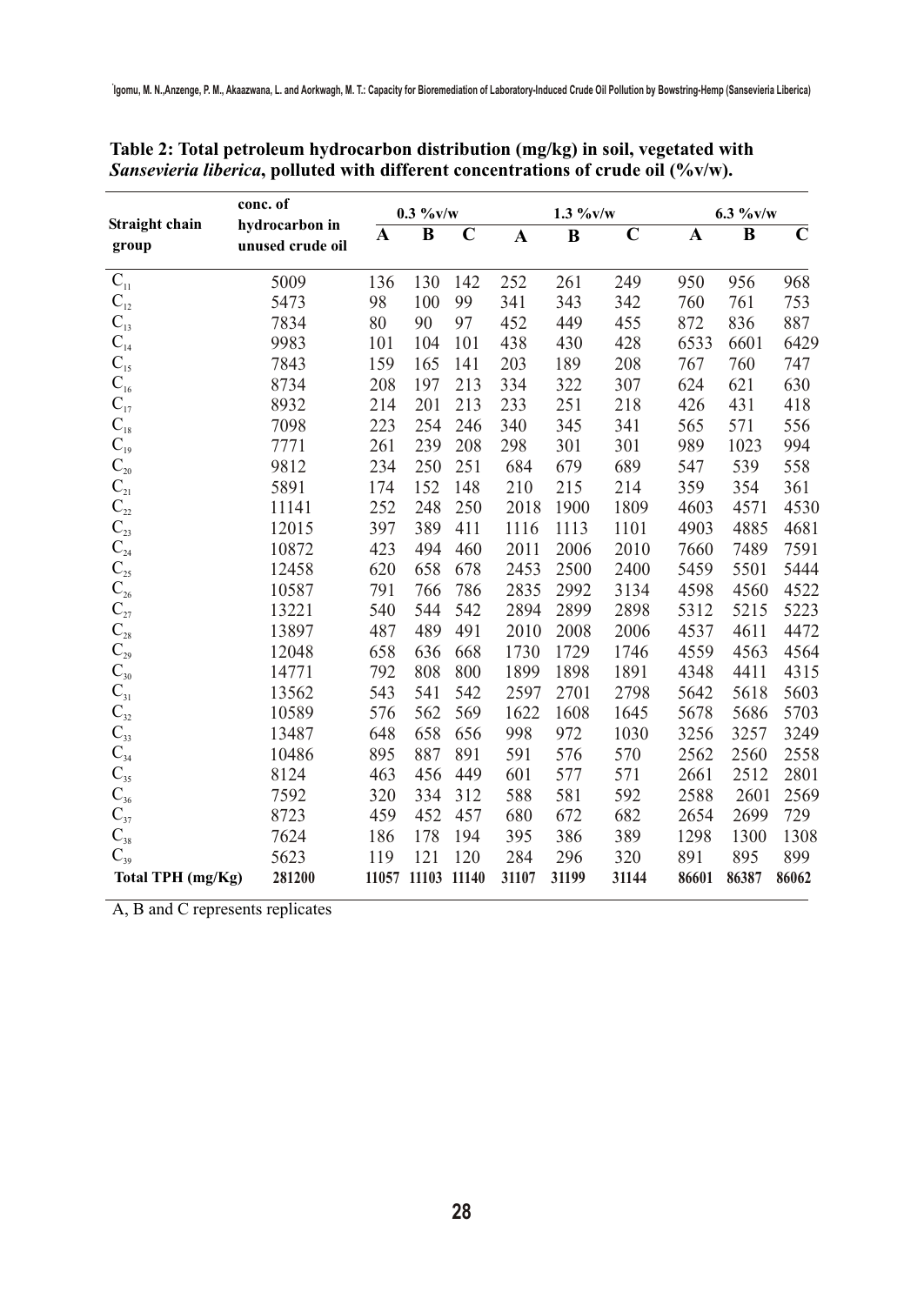|                                                                                | conc. of                           | Leaf $(\frac{9}{6}v/w)$ |                  |                  | Stem $(\frac{9}{6}v/w)$ |                  |                  | Root $(\frac{6}{\sqrt{v}})$ |                  |                  |
|--------------------------------------------------------------------------------|------------------------------------|-------------------------|------------------|------------------|-------------------------|------------------|------------------|-----------------------------|------------------|------------------|
| Straight chain<br>group                                                        | hydrocarbon in<br>unused crude oil | 0.3                     | 1.3              | 6.3              | 0.3                     | 1.3              | 6.3              | 0.3                         | 1.3              | 6.3              |
| $C_{11}$                                                                       | 5009                               | $\boldsymbol{0}$        | $\theta$         | $\theta$         | $\theta$                | $\theta$         | $\theta$         | $\theta$                    | $\theta$         | $\theta$         |
| $C_{12}$                                                                       | 5473                               | $\boldsymbol{0}$        | $\boldsymbol{0}$ | $\boldsymbol{0}$ | $\theta$                | $\boldsymbol{0}$ | $\boldsymbol{0}$ | $\theta$                    | $\boldsymbol{0}$ | $\theta$         |
| $\mathbf{C}_{\scriptscriptstyle{13}}$                                          | 7834                               | $\boldsymbol{0}$        | $\theta$         | $\overline{0}$   | $\boldsymbol{0}$        | $\theta$         | $\theta$         | $\overline{0}$              | $\boldsymbol{0}$ | $\theta$         |
| $C_{14}$                                                                       | 9983                               | $\overline{0}$          | 0                | 0.6              | 2.1                     | 3.56             | $\theta$         | 0.9                         | 2.1              | 8.5              |
| $\mathbf{C}_{\scriptscriptstyle{15}}$                                          | 7843                               | 0.11                    | 0.23             | 0.5              | 5.03                    | 8.25             | 10.5             | 2.1                         | 3.2              | 6.9              |
| $\mathbf{C}_{\scriptscriptstyle{16}}$                                          | 8734                               | 0.11                    | 0.21             | 1.2              | 3.12                    | 5.64             | 8.21             | 2.43                        | 0.92             | 24.6             |
| $C_{17}$                                                                       | 8932                               | 0.11                    | 0.22             | 1.2              | 2.12                    | 4.23             | 9.24             | 1.2                         | 3.2              | 4.5              |
| $\overline{C}_{18}$ <sub>19</sub>                                              | 7098                               | 0.07                    | 0.15             | 1.3              | 3.25                    | 4.23             | 8.3              | 0.3                         | 0.36             | 5.6              |
|                                                                                | 7771                               | 2.54                    | 4.5              | 6.5              | 26.4                    | 64.64            | 88.4             | 532.6                       | 820.1            | 1073.6           |
| $C_{20}$                                                                       | 9812                               | 0.23                    | 0.45             | 0.6              | 5.6                     | 8.9              | 8.3              | 4.5                         | 6.2              | 7.1              |
| $\mathbf{C}_{\scriptscriptstyle{21}}$<br>$\mathbf{C}_{\scriptscriptstyle{22}}$ | 5891                               | 0.24                    | 0.45             | 0.3              | 5.1                     | 6.5              | 8.12             | 3.2                         | 4.5              | 5.5              |
|                                                                                | 11141                              | 0.07                    | 0.14             | 0.8              | $\mathbf{1}$            | 3.2              | $\boldsymbol{0}$ | 1.8                         | 0.54             | 6.5              |
| $C_{23}$                                                                       | 12015                              | 0.21                    | 0.42             | 0.5              | 5.9                     | 9.2              | 9.25             | 4.2                         | 4.2              | 6.5              |
| $C_{24}$ <sup>25</sup><br>$C_{25}$                                             | 10872                              | 0.1                     | 0.37             | 1.6              | 6.2                     | 11.2             | 10.25            | 3.2                         | 7.3              | 6.2              |
|                                                                                | 12458                              | 0.25                    | 0.45             | 0.8              | 1.2                     | 4.5              | $\theta$         | 1.6                         | 4.3              | 9                |
| $\mathbf{C}_{\scriptscriptstyle 26}$                                           | 10587                              | 0.4                     | 0.8              | 0.5              | 5.3                     | 10.25            | 13.46            | 4.6                         | 3.85             | 4.5              |
| $\frac{C_{27}}{C_{28}}$                                                        | 13221                              | 0.155                   | 0.33             | 0.5              | 5.2                     | 8.35             | 11.3             | 4.5                         | 4.2              | 5.3              |
|                                                                                | 13897                              | 0.1                     | 0.2              | 0.5              | 5.2                     | 9.2              | 11.3             | 3.6                         | 4.1              | 6.5              |
|                                                                                | 12048                              | 0.3                     | 0.6              | 0.6              | 5.3                     | 9.3              | 13.2             | 3.5                         | 4.2              | 6.9              |
|                                                                                | 14771                              | 0.25                    | 0.5              | 0.6              | 5.1                     | 6.32             | 8.34             | 2.3                         | 5.6              | 6.2              |
| $C_{29}$<br>$C_{30}$<br>$C_{31}$                                               | 13562                              | 0.25                    | 0.5              | 0.5              | 5.1                     | 9.32             | 8.15             | 5.6                         | $\theta$         | 5.6              |
| $C_{32}$                                                                       | 10589                              | $\boldsymbol{0}$        | $\overline{0}$   | 0.4              | 1                       | 2.1              | $\theta$         | $\overline{0}$              | 2.3              | $\boldsymbol{0}$ |
| $\overline{C}_{33}$<br>$C_{34}$                                                | 13487                              | 0.1                     | 0.26             | 1.38             | 1.8                     | $\boldsymbol{0}$ | 4.96             | 3.3                         | 0.3              | 9.5              |
|                                                                                | 10486                              | 0.15                    | 0.3              | 0.6              | $\boldsymbol{0}$        | $\boldsymbol{0}$ | $\boldsymbol{0}$ | 0.9                         | $\boldsymbol{0}$ | $\boldsymbol{0}$ |
| $C_{35}$<br>$C_{36}$                                                           | 8124                               | 0.15                    | 0.3              | $\theta$         | $\boldsymbol{0}$        | $\boldsymbol{0}$ | $\boldsymbol{0}$ | $\theta$                    | $\boldsymbol{0}$ | $\theta$         |
|                                                                                | 7592                               | 0.43                    | 0.1              | $\theta$         | $\theta$                | $\boldsymbol{0}$ | $\theta$         | $\boldsymbol{0}$            | $\theta$         | $\theta$         |
| $C_{37}$                                                                       | 8723                               | $\boldsymbol{0}$        | 0                | $\theta$         | $\theta$                | $\boldsymbol{0}$ | $\theta$         | $\theta$                    | $\theta$         | $\theta$         |
| $C_{38}$                                                                       | 7624                               | $\theta$                | $\theta$         | 0                | $\theta$                | $\theta$         | $\theta$         | $\theta$                    | $\boldsymbol{0}$ | $\theta$         |
| $C_{39}$                                                                       | 5623                               | $\overline{0}$          | 0                | 0                | $\theta$                | $\theta$         | $\overline{0}$   | $\theta$                    | $\theta$         | $\boldsymbol{0}$ |
| Total TPH (mg/Kg)                                                              | 281200                             | 6.325                   | 11.48            | 21.48            | 101.02                  | 188.95           | 231.28           | 586.33                      | 880.07           | 1210.1           |

| Table 3: Total petroleum hydrocarbon distribution (mg/kg) of leaf, stem and root of |
|-------------------------------------------------------------------------------------|
| Sansevieria liberica, polluted with different concentrations of crude oil.          |

0, means absence of hydrocarbons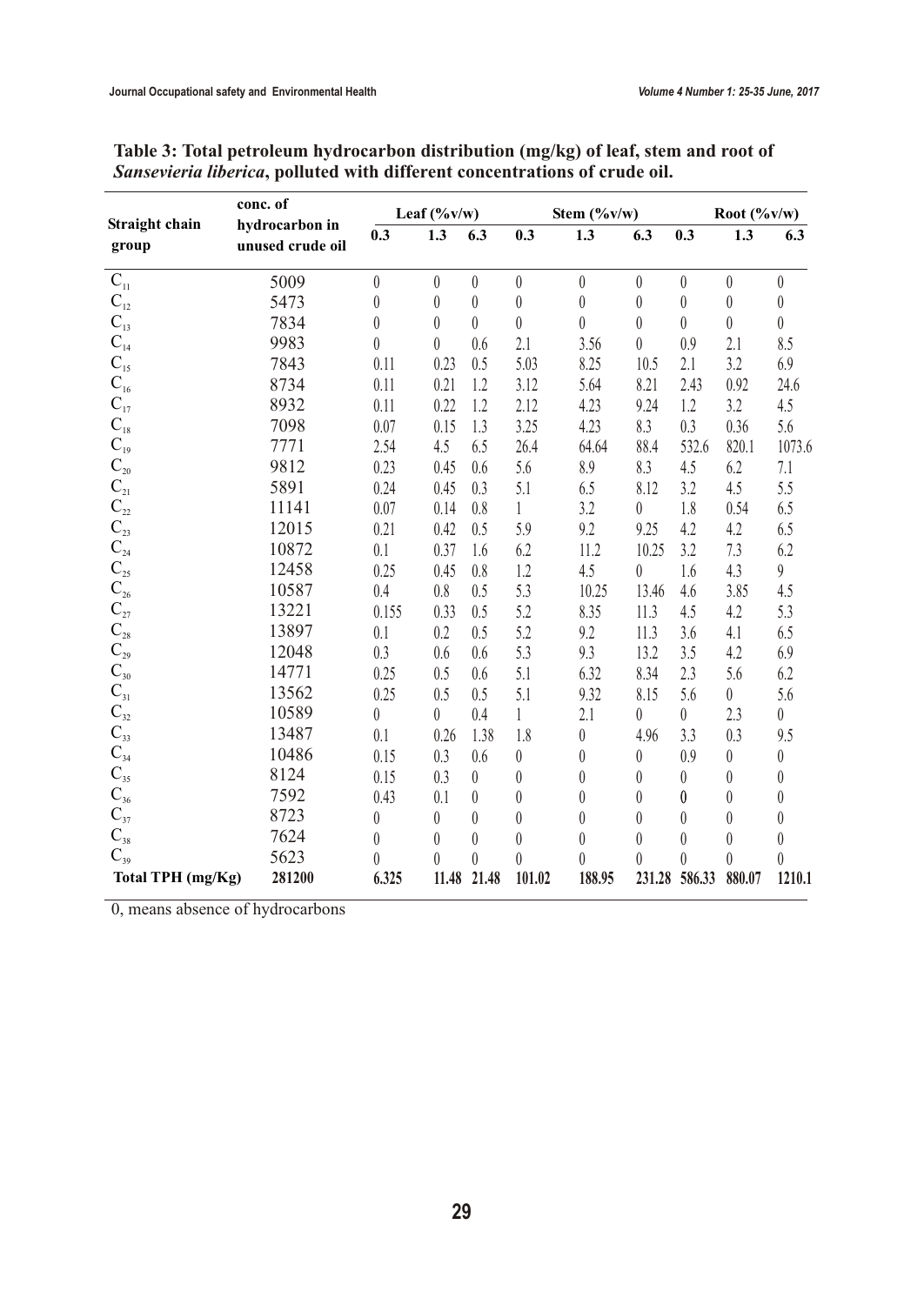

volumes of crude oil

**Figure 1: Percentage Total Petroleum Hydrocarbons (TPH) degraded in soil non-vegetated and vegetated with** *Sansevieria liberica* **polluted with different volumes of crude oil.** 



**Figure 2: Percentage Total Petroleum Hydrocarbon (TPH) degraded by plant alone for different concentrations of crude oil pollution.**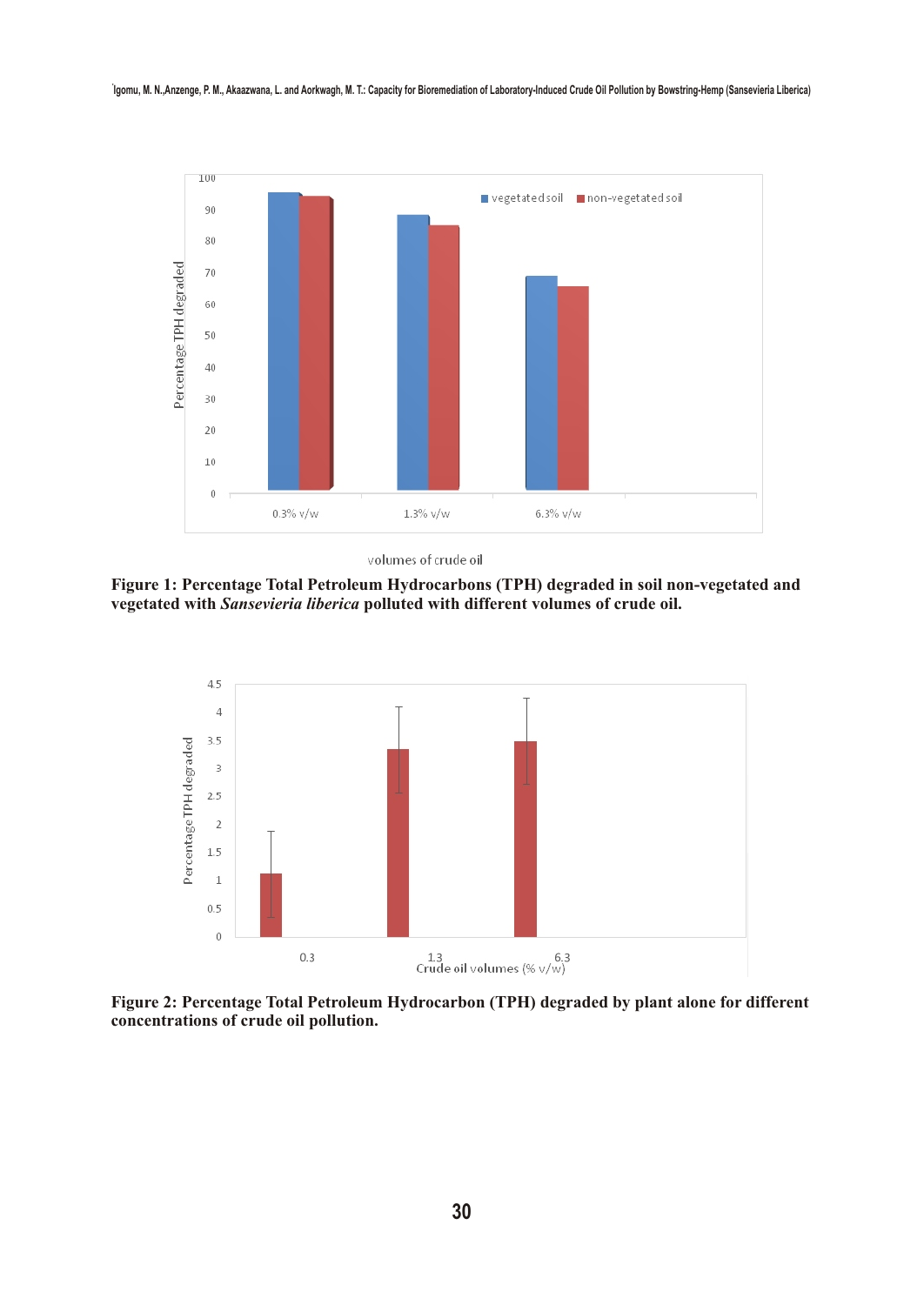#### **Results**

#### **Total petroleum hydrocarbons (TPH) degraded in the soil**

Results of GLC analysis for the unused crude oil sample, which is the reference (unused crude oil), showed the presence of high concentrations of straight chain hydrocarbons of  $C^1 - C^{40}$  but  $C^{11}$  $-C^{39}$  where the only hydrocarbons detected in the soil and plant samples (Tables 1,2 and 3) and so will be the only once to be considered for manageable table arrangement. Hydrocarbons  $C^{11} - C^{39}$ were detected in all the polluted soil samples (vegetated and non-vegetated) although in small numbers when compared with the unused crude oil. No hydrocarbons were detected in the control. Percentage TPH degraded in vegetated soil polluted with 0.3, 1.3 and 6.3 % v/w crude oil treatments were 96.1%, 88.9% and 69.3%, respectively while the percentage TPH degraded in non-vegetated soil polluted with the same quantities of crude oil were 94.9%, 85.6% and 65.8%, respectively (Figure 1). Percentage TPH degraded by the plants alone was obtained by subtracting the percentage TPH degraded in non-vegetated soil from the percentage TPH degraded in vegetated soil. Thus, for 0.3% v/w crude oil pollution, the plant degraded 1.12%, for 1.3% v/w, it degraded 3.34% and for 6.3% v/w, it degraded 3.49% (Figure 2).

Hydrocarbons  $C^{11} - C^{13}$  and  $C^{37} - C^{39}$  (Table 2) were not detected in any of the plant organs (leaves, stem and roots) even though they were found in the standard. No hydrocarbons were detected in the unpolluted leaves, stem and roots (control). Hydrocarbon  $C<sup>14</sup>$  was detected in all volumes of crude oil pollution in the root but in the stem it was detected in 0.3 and 1.3% v/w and absent in 6.3% v/w concentrations. The reverse was the case in the leaf where in 0.3 and 1.3% v/w hydrocarbon C<sup>14</sup> was not detected but present in 6.3% v/w. HydrocarbonsC<sup>15 –</sup> C<sup>31</sup> and C<sup>33</sup> were detected in all the plant parts and across the various volumes of crude oil pollution, except in the stem at 6.3% v/w concentration where  $C^{22}$  was not detected and in the root at 1.3% v/w concentration,  $C^{31}$  was not detected. Hydrocarbon $C^{32}$  was only present in 6.3% v/w of crude oil pollution in the leaves and present in the stem of 0.3 and 1.3% v/w concentrations but in the root it was present in only 1.3% v/w, while  $C^{34}$  was detected in the leaves across all the volumes but completely absent in the stem and was detected in the root at 0.3% v/w concentration only. HydrocarbonsC<sup>35</sup> and C<sup>36</sup> were only detected in the leaf of 0.3 and 1.3% v/w concentrations.

The leaf accumulated 0.002%, 0.004% and 0.007% for 0.3, 1.3 and 6.3% v/w concentrations, respectively. The stem accumulated 0.036%, 0.067% and 0.082% for 0.3, 1.3 and 6.3% v/w concentrations, respectively. Similarly, the root at same volumes of crude oil pollution accumulated 0.209%, 0.313% and 0.43%, respectively (Figure 3). The root had the highest accumulation of hydrocarbons when compared with those of the stem and leaves. The leaves had the least accumulation level of hydrocarbons.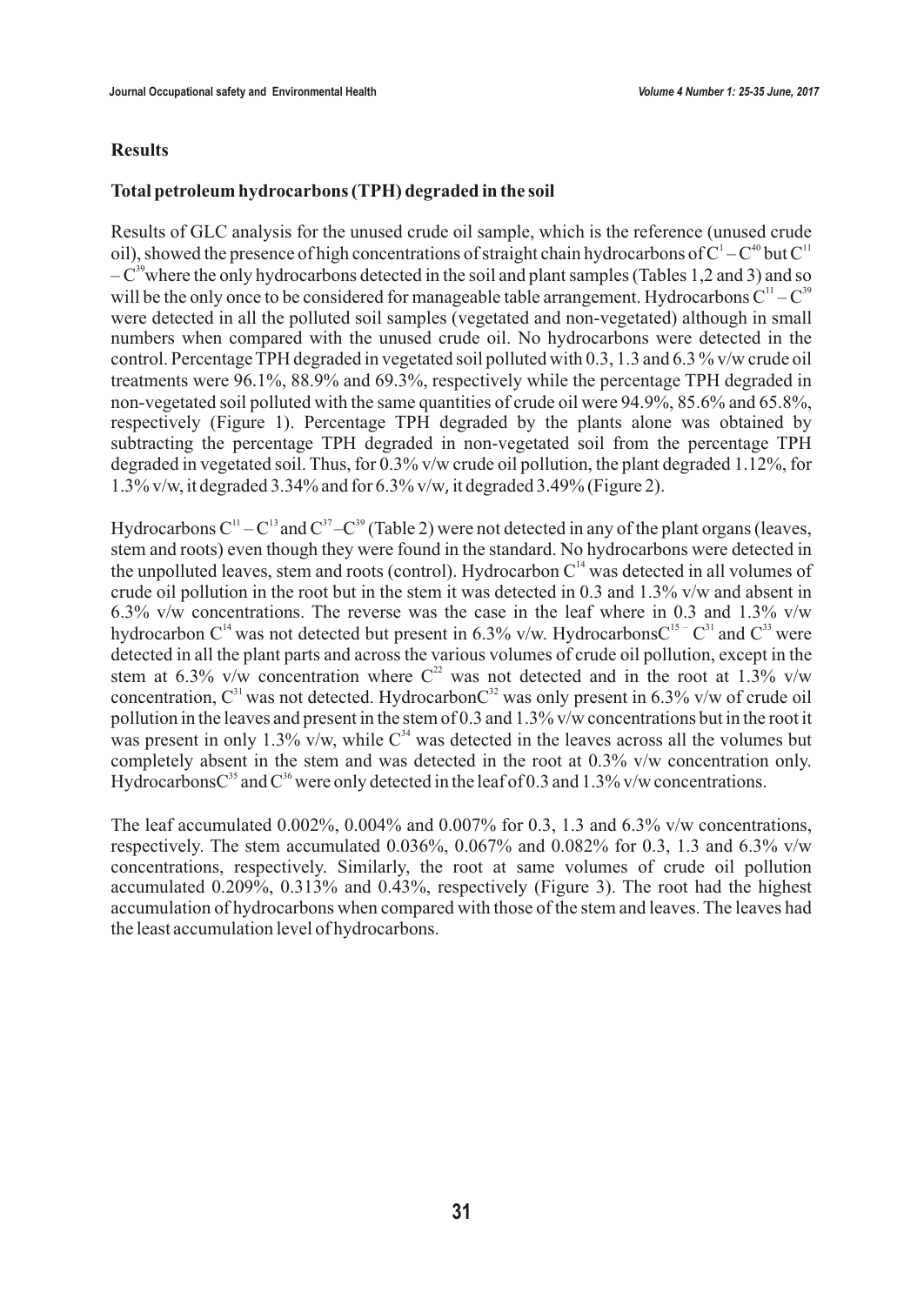

**Figure 3: Percentage accumulation of Total Petroleum Hydrocarbons (TPH) in plant organs polluted with different concentrations of crude oil.**

#### **Discussion**

Some straight chain groups of hydrocarbons like  $C<sup>1</sup>-C<sup>10</sup>$  were perhaps volatile and so could not be detected by GC- FID. No hydrocarbons were detected in the control (0 ml) for all plant and soil samples since there was no crude oil pollution. For the polluted vegetated and non-vegetated soils,  $C<sup>11</sup>$  to  $C<sup>39</sup>$  hydrocarbons were found but in smaller quantities when compared with the unused crude oil sample. This showed that phytodegradation took place in this work. The plant metabolized some of the hydrocarbons and used them for growth as evident in their survival after pollution. In this study, more degradation of hydrocarbons took place in the presence of *Sansevieria liberica* than in its absence. However, the difference in the degradation levels between vegetated and non-vegetated soil was minimal. This indicates that other unseen factors in the soil (perhaps microorganisms) were responsible for some of the degradation of crude oil in the absence of the plant. This phenomenon is in agreement with the report of Wenzel (2009) who stated that, "the efficiency of phytoremediation relies on the establishment of vital plants with sufficient shoot and root biomass growth, active root proliferation and/or root activities that can support a flourishing microbial consortium assisting phytoremediation in the rhizosphere". *Sansevieria liberica* nourished the rhizosphere very well in support of microbial consortium for phytoremediation. The findings of the present work agree with the work of Nwadinigwe and Obi-Amadi (2014) who reported that *Pennisetum glaucum* phytodegraded crude oil polluted soils contaminated with varying volumes of crude oil, and they showed that viable microbial count in vegetated soils was significantly higher than that of non-vegetated soil, indicating that the plant enhanced the biodegradation of crude oil by stimulating the proliferation of microorganisms in the soil. In this present work, percentage TPH degraded in vegetated soil polluted with 0.3, 1.3 and 6.3% v/w were 96.1%, 88.9% and 69.3%, respectively, while percentage TPH degrade in non-vegetated soil polluted with the same quantities were 94.93%, 85.58% and 65.81%, respectively, 60 days after pollution. Edema *et al.* (2011) in their work with mushroom, cowpea and algae reported that degradation of PAHs in crude oil contaminated soils of varying concentrations was achieved by these plants at the following levels; 98.93% degradation for mushroom, 97.90% for cowpea and 97.07% for algae. Also Banks *et al.* (2003) in their experiment with four varieties of *Sorghum bicolor* observed higher degradation of TPH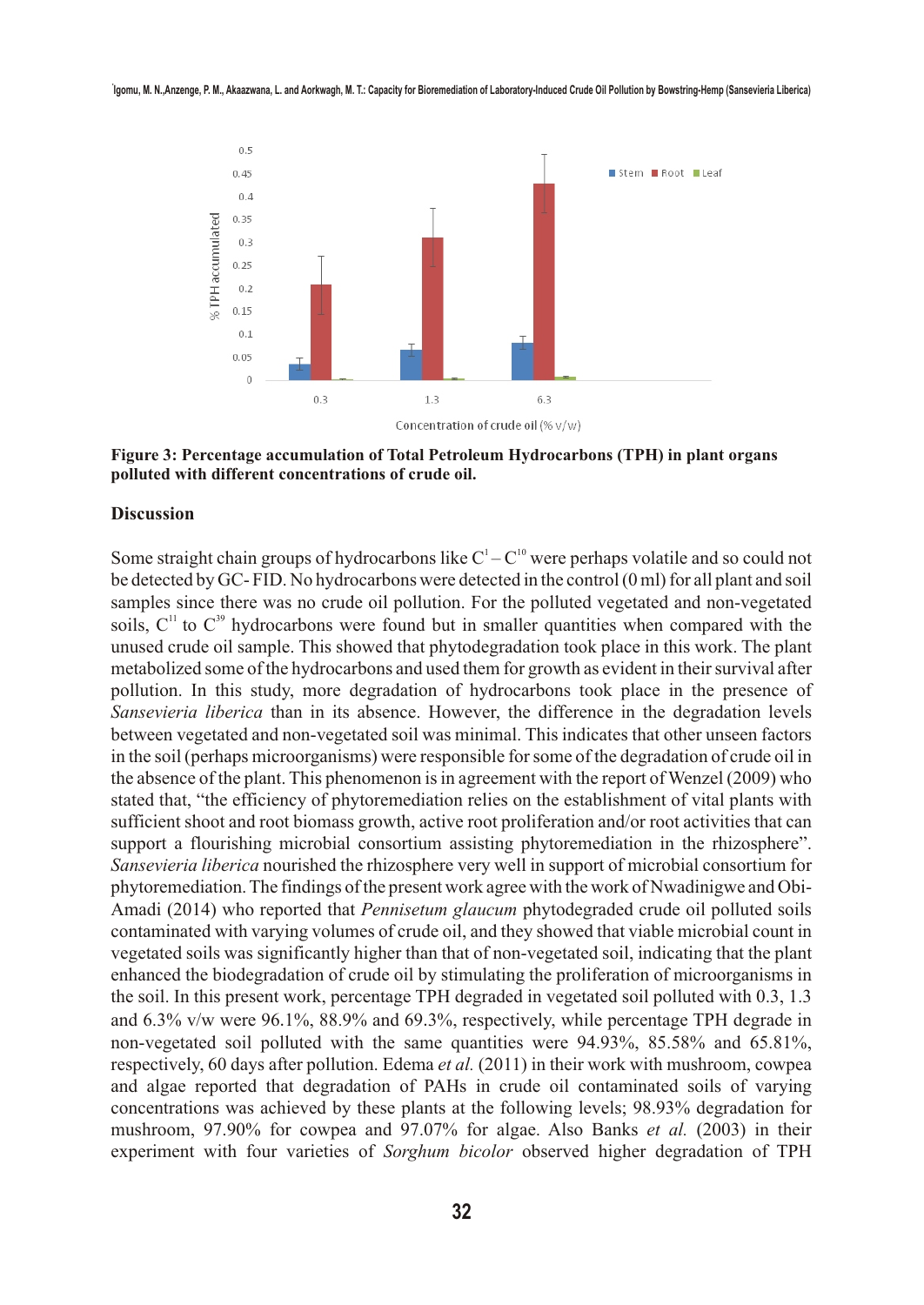associated with vegetated soil (69%) than in unvegetated soils (35%). Euliss *et al*. (2008) in a period of one year recorded 70% loss of TPH in crude oil polluted soil planted with *Carex exigua, Panicum virgatum* and *Tripsacum dactyloides.* Diab (2008) observed that *Vicia faba* degraded 47% of TPH in petroleum contaminated soil in a 60 day period.

#### **TPH accumulation in the plant organs**

In this work, after a period of 60 days the percentage accumulation in the roots contaminated with various volumes of crude oil pollution was highest followed by that of the stem, while the leaves had the lowest level of accumulation. This finding is similar to that of Sakineh *et al.* (2013) who reported that *Avicennia marina* showed higher level of TPH accumulation in the root than the leaf in a period of three months*.* Denise *et al.* (2013) observed that *Heteranthera callifolia* in a period of 4 weeks bioaccumulated TPH in the roots, petioles and leaves, but in this case the leaves had the highest concentration of  $0.434 \pm 0.170$  mg l<sup>-1</sup> followed by the petioles  $(0.202 \pm 0.116)$  mg l<sup>-1</sup>, while the roots had the least uptake of  $0.096 \pm 0.080$  mg L<sup>-1</sup>. In like manner, Onwuka *et al.* (2012), working with *Cynodon dactylon* showed that there was significant difference in accumulation of TPH in the stem between polluted and unpolluted plants within a period of two months. The stem accumulated more TPH than the leaves and roots. Edwin-Wosu and Albert (2010) reported that two leguminous species, *Leucaena leucocephala* and *Bauhinia monandra* accumulated TPH from the crude oil contaminated soil the plants were sown. Atagana (2011) reported that *Chromolaena odorata* L. degraded more TPH in soils contaminated with used engine oil  $(40 \text{ g kg}^3)$  in 90 days. Plabita *et al.* (2013) recorded higher accumulation of TPH in plant shoots than in the roots, which is in contrast with this work. They further observed that higher accumulations were achieved in the second year (50,000 ppm) when compared with the first year (10,000 ppm). This is an indication that the longer the plants are allowed to grow on the pollution site, the higher the level of accumulation, which is in agreement with the report of Kamath *et al.*  (2004) who *stated that"*degradation of organics may be limited by mass transfer, i.e., desorption and mass transport of chemicals from soil particles to the aqueous phase and this may become the rate determining step. Therefore, phytoremediation may require more time to achieve clean-up standards than other more costly alternativessuch as excavation or ex-situ treatment, especially for hydrophobic pollutants that are tightly bound to soil particles. In many cases, phytoremediation mayserve as a final 'polishing step' to close sites after more aggressive cleanuptechnologies have been used to treat the hot spots".

#### **Conclusion**

The results of this work confirmed that *Sansevieria liberica* was able to degrade petroleum hydrocarbon. Though percentage degradation of hydrocarbons by the plant alone was minimal, it indicates that the plant stimulated the activities of the microorganisms in their phytoremediative work. The work also showed that *S. liberica* could accumulate hydrocarbons in its organs, and so there is the need to allow the remediative period to take longer time for greater accumulation in future research. It was also observed that this plant is more tolerant to small levels of crude oil contamination as such should not be exposed to highly contaminated areas, possibly it could be used for secondary phytoremediation.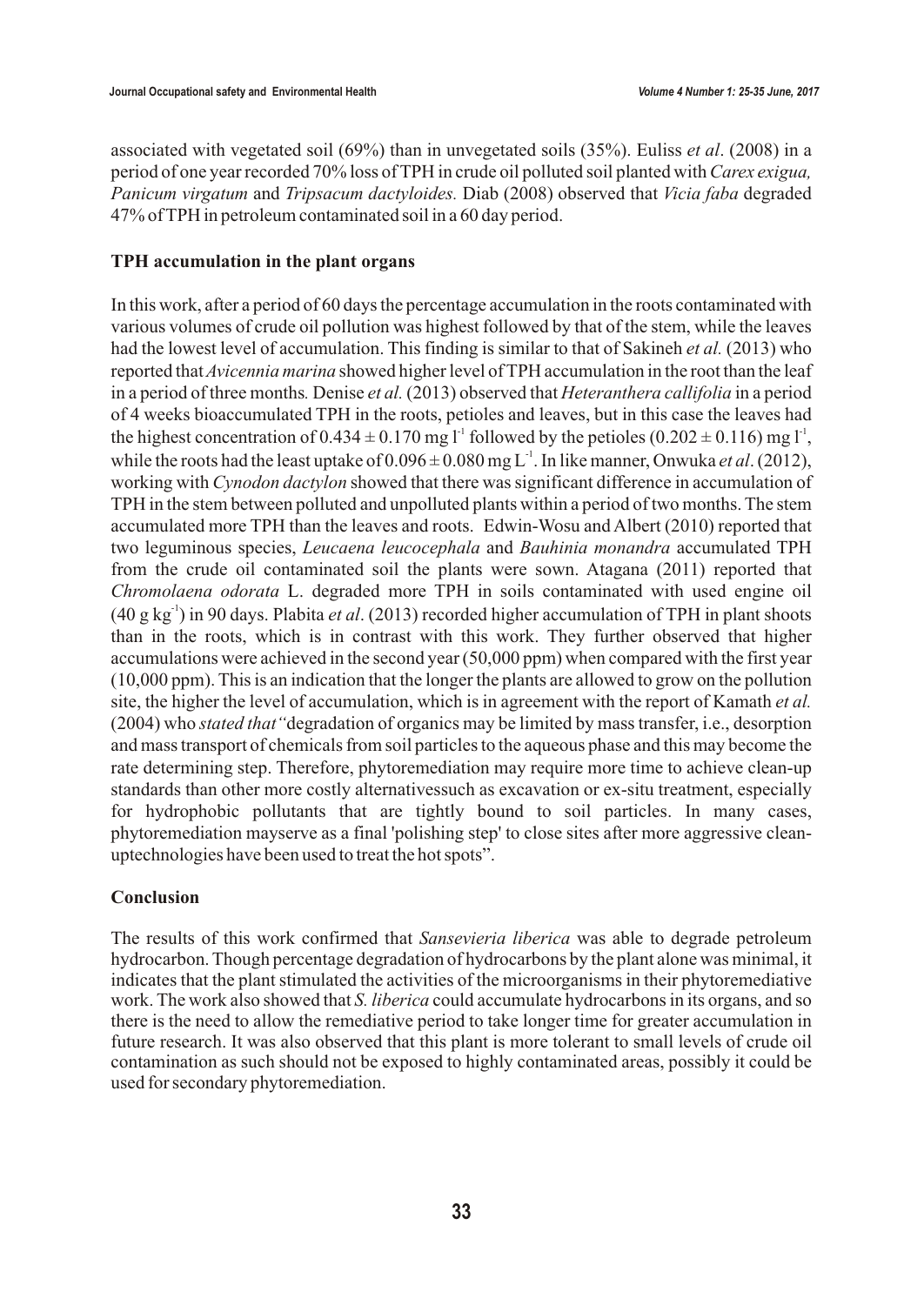#### **References**

- Atagana, H. I. (2011). The potential of *Chromolaene odorata* (L) to decontaminate used engine oil impacted soil under greenhouse conditions. *International Journal of Phytoremediation* 13(7): 627- 641.
- Banks, M. K., Kulakow, P., Schwab, A.P. Chen, Z. and Rathbone, K. (2003). Degradation of crude oil in the rhizosphere of *Sorghum bicolor. International Journal of Phytoremediation* 5(3): 225-234.
- Chahinian, B. J. (2005). The splendid *Sansevieria*: an account of the species. B. Juan Chahinian publishers, UK. 178 pp. ISBN 987-43-9250-9.
- Denise, E. M., Akhere, M. A., Udoh, E. and Okpo, R. (2013). Phytoextraction of total petroleum hydrocarbon in polluted environment using an aquatic macrophyte *Heteranthera callifolia*Rchb. Ex Kunth. *The International Journal of Engineering and Science* 2(110): 37-41.
- Diab, E. (2008). Phytoremediation of oil contaminated desert soil using the rhizosphere effects. *Global Journal of Environmental Research*. 2(2): 66-73.
- Dixit, P., Mukherjee, P. K., Sherkhane, P. D. and Sharad, P. (2011). Enhanced tolerance and remediation of anthracene by transgenic tobacco plants expressing a fungal glutathione transferase gene. *Journal of Hazardous Materials* 192 (1): 270-276.
- Edema, C. U., Idu, T. E. and Edema, M. O. (2011). Remediation of soil contaminated with polycyclic aromatic hydrocarbons from crude oil. *African Journal of Biotechnology* 10(7): 1146-1149.
- Edwin-Wosu, N. L. and Albert, E. (2010). Total petroleum hydrocarbon content (TPH) as an index assessment of macrophytic remediation process of a crude oil contaminated soil environment. *Journal of Applied Science, Environment and Management* 14(1): 39-42.
- Euliss, K., Ho, C., Schwab, A. P., Rock, S. and Banks, M. K. (2008). Green house and field assessment of phytoremediation for petroleum contamination in a riparian zone. *Bioresource Technology*. 99: 1961-1971.
- Kamath, R., Rentz, J. A., Schnoor, J. L. and Alvarez, P. J. J. (2004). Phytoremediation of hydrocarbon contaminated soils: principles and application. *Petroleum Biotechnology: Developments and Perspectives* 151: 447-478.
- Nwadinigwe, A. O. and Obi-Amadi, A. (2014). Crude oil degrading potential of *Pennisetum glaucum* (L.) R.Br. *AfricanJournal of Biotechnology,* 13(34): 3489-3495.
- Onwurah, I. N. E., Ogugua, V. N., Onyike, N. B., Ochonogor, A. E. and Otitoju, O. F. (2007). Crude oil spills in the environment, effects and some innovative clean-up biotechnologies. *International Journal of Environment Research* 1(4): 307-320.
- Onwuka, F., N. Nwachoko and E. Anosike (2012). Determination of total petroleum hydrocarbon (TPH) and some cations (Na<sup>+</sup>, Ca<sup>+</sup> and Mg<sup>2+</sup>) in a crude oil polluted soil and possible phytoremediation by *Cynodon dactylon* L. (Bermuda grass). *Journal of Environment and Earth Science* 2(6): 13-17.
- Osuji, L. C., Adesiyan S. O. and Obute G. C. (2004). Post-impact assessment of oil pollution in Agbada west plain of Niger Delta, Nigeria: Field reconnaissance and total extractable hydrocarbon content. *Chemistry Biodiversity* 1: 1569–1578.
- Plabita, B., Partha, P.B. and Suresh, D. (2013). Removal of hydrocarbon from crude oil contaminated soil by *Cyperus brevifdius* Rottb. *Bulletin of Environment, Pharmacology and Life Sciences* 2(6): 123-130.
- Sakineh, L., Gunale, V. R. and Rajurkar, N. S. (2013). Petroleum hydrocarbons pollution in soil and its